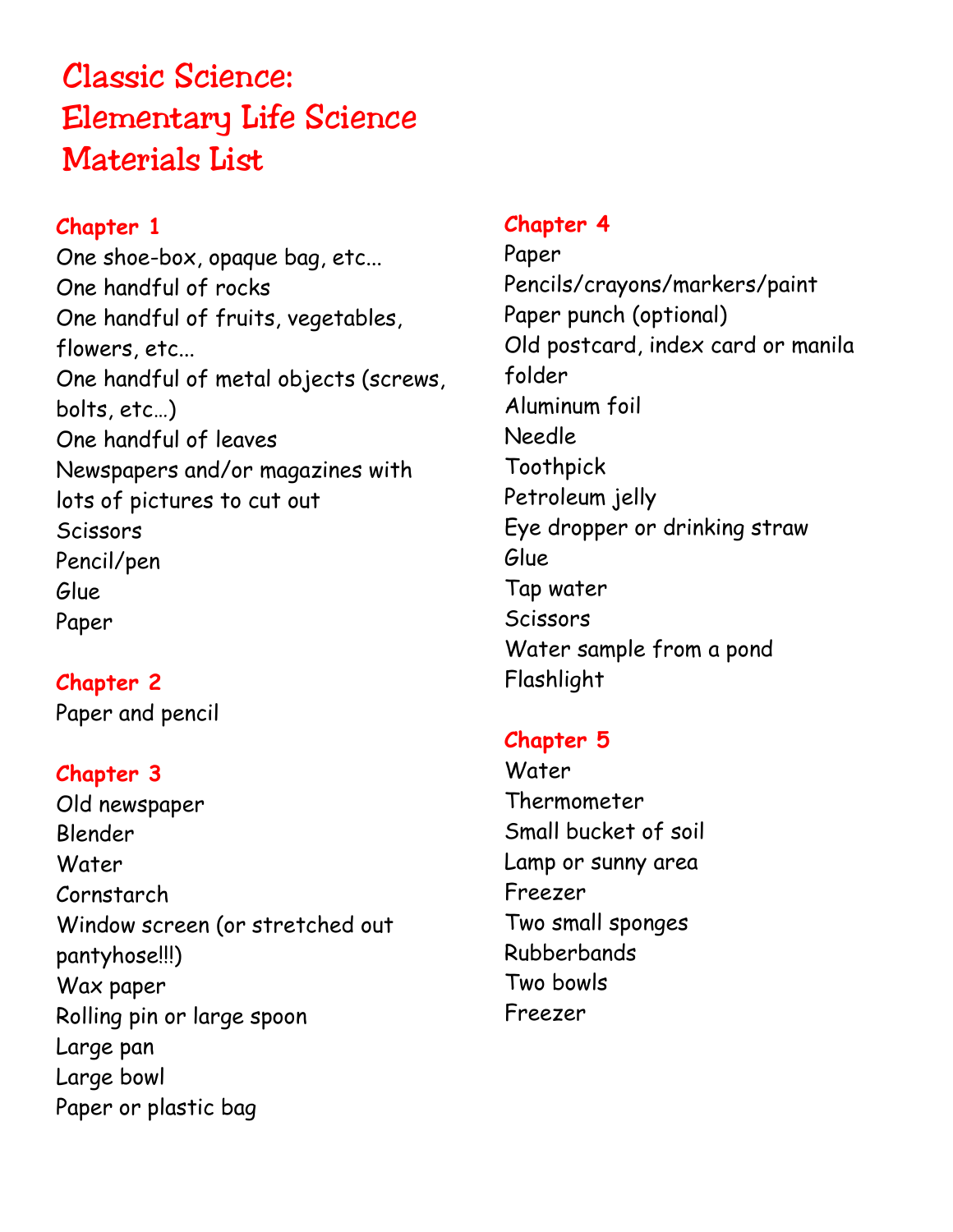Black socks, white socks and socks of different colors Thermometer Cardboard square Drinking straw Tape One-two foot piece of string Spool of thread, action figure, etc (to be used as a weight) Measuring tape

## **Chapter 7**

One plastic shoebox Two cups of fresh water One-half cup of small gravel stone One cup of garden dirt Four toothpicks One solid cubic piece of clay, about 3 inches on a side Freezer 1 cup sawdust  $rac{1}{2}$  cup flour  $\frac{1}{4}$  cup water Two Large Baggies (Gallon-size works well) Vegetable shortening (enough to fill a large baggie) Bucket of ice water Two small sealable baggies (sandwich or quart-size works fine)

## **Chapter 8**

Warm water Salt Blue food coloring (any color will work!) Two drinking glasses Pickling salt (spice aisle of grocery stores) Three (or more) cups Water Clear drinking straw Food coloring Spoon

# **Chapter 9**

 $4'' \times 6''$  index card (or a piece of heavyweight paper) Tape Sharpened pencil, pen, nail (to be used to poke a hole) Two inch piece of drinking straw Approximately three feet of fishing line Hair dryer Measuring tape

# **Chapter 10**

A paper towel **Scissors** One baby food jar and lid (or other similar container) Plastic wrap 12 radish seeds Popcorn Oil/butter (optional) Popcorn popper/pan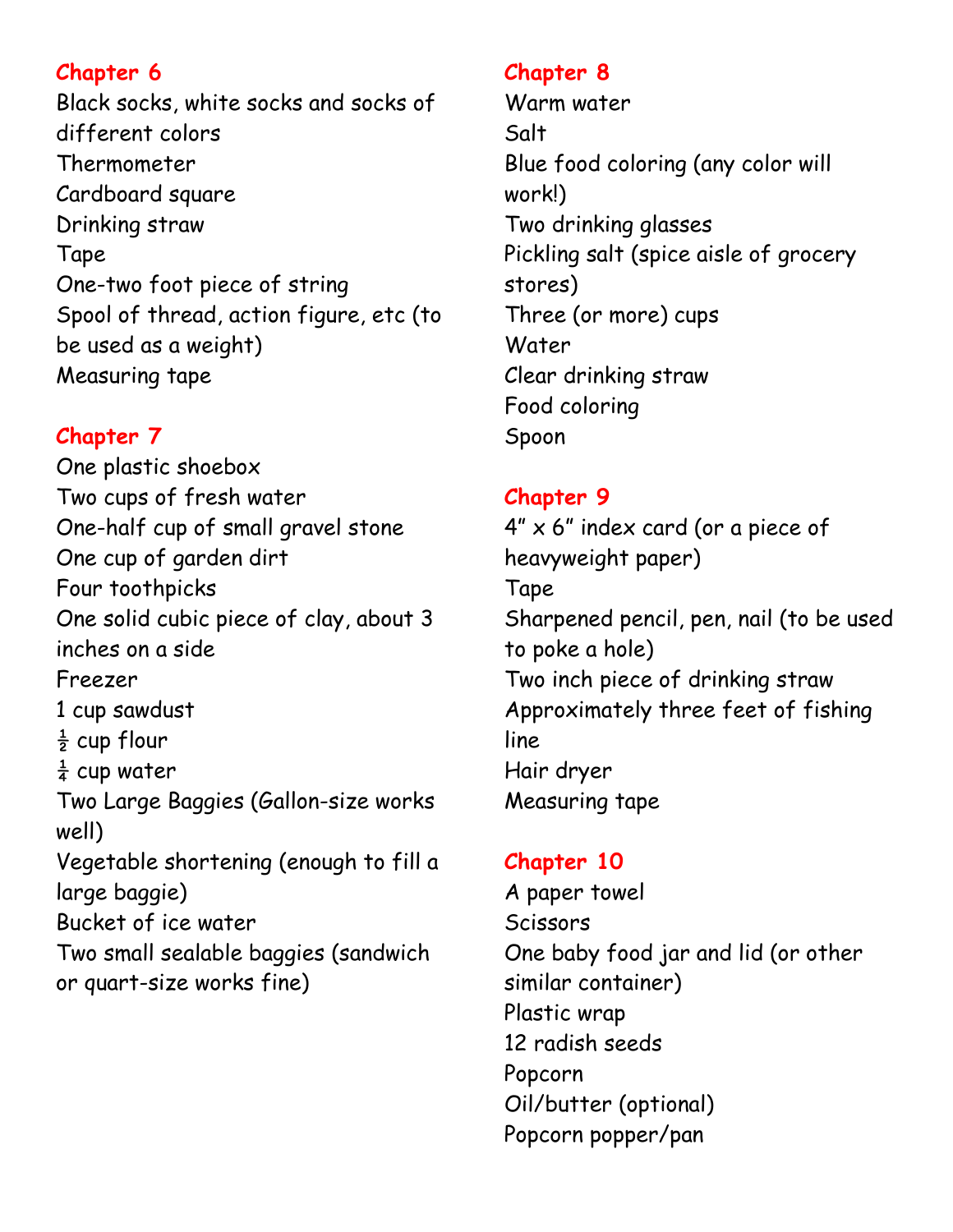Thermometer Balloon and rubber band Soup or juice can with ends removed 1/4-inch square of smooth aluminum foil or a tiny mirror Glue stick or rubber cement Flashlight with narrow beam (laser pointers work great!) Radio or tape player

## **Chapter 12**

Four strips of paper  $(2'' \times 8 \frac{1}{2}$ ") One strip of paper  $(2'' \times 11'')$ Glue or tape Masking tape Marble Book, board or other object to be used as a ramp Cooking spray Measuring tape

**Chapter 13** Several different kinds of donuts Sealable baggies Paper/pencil Transparent or masking tape Pencil and paper Clothing with buttons and zippers Sock Shoe with laces Coin Balloon Toothbrush Hairbrush or comb Jar with a lid

## **Chapter 14**

Two white carnations (one or more) Drinking glass for each carnation Food coloring **Scissors Scissors** Bowl filled with water Clock with second hand

# **Chapter 15**

Teaspoon measure Active dry yeast Two bottles of soda pop Water Two "helium quality" balloons (not the small water-balloon size!) Bread Potato (any other vegetable will do!) Moist paper towels Sealable baggies

# **Chapter 16**

Clear tennis ball container (with cap) Mud from the edge of a shallow pond **Water**  $\frac{1}{4}$  newspaper page (shredded) One raw egg Bowl Spoon Saucepan and stove Packet of unflavored gelatin Sugar Beef bouillon Four foil muffin cups and muffin pan Measuring spoons Four sealable sandwich baggies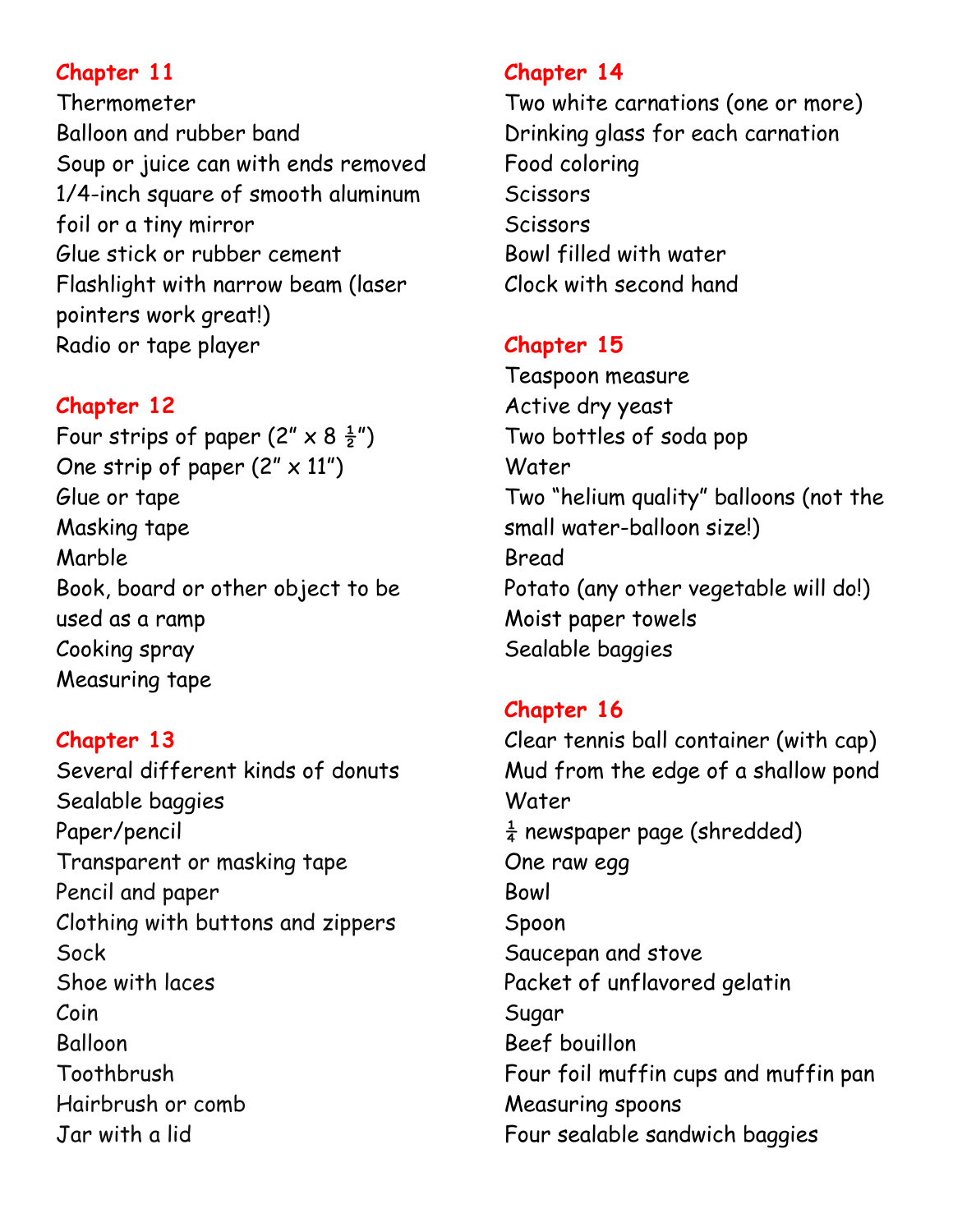Container of birdseed Small cup Three different tools: Scissors, Pliers, Clips, Tweezers, Garden shears, Fireplace tongs, BBQ tongs, etc... Paper and pencil Coloring materials

## **Chapter 18**

One full piece of newspaper Several dozens of small cutouts from colored paper (paper punched holes work great) Several dozen small cutouts from a piece of newspaper Empty one quart container Old towel/paper towels Masking tape Bucket of water Measuring cups (1 cup and 1/3 cup)

#### **Chapter 19**

10 small cups or containers Hydrogen peroxide Bleach Eyedropper or straw One cup of potting soil Three small containers Package of radish seeds Cotton yarn or small strips of cloth Water Nail Small bowl

### **Chapter 20**

Story cards (see attached) Paper Pencils/pens/crayons/markers Pencil Typing/notebook paper 20 small objects like buttons, beans, etc.

## **Chapter 21**

Several hard candies of different flavors (lollipops will work too!) Glass of water Blindfold (optional) Several cotton swabs Several kinds of liquid samples for each of the four flavors (i.e. Vinegar= sour, Strong coffee = bitter, Syrup = sweet and Salt water = salty) Glass of water

### **Chapter 22**

small paper cup 2 feet of string one toothpick small source of water Pencil Notebook/typing paper Measuring tape

## **Chapter 23**

Blindfold Two jars containing  $\frac{1}{4}$ cup popcorn or a few pebbles Paper/pencil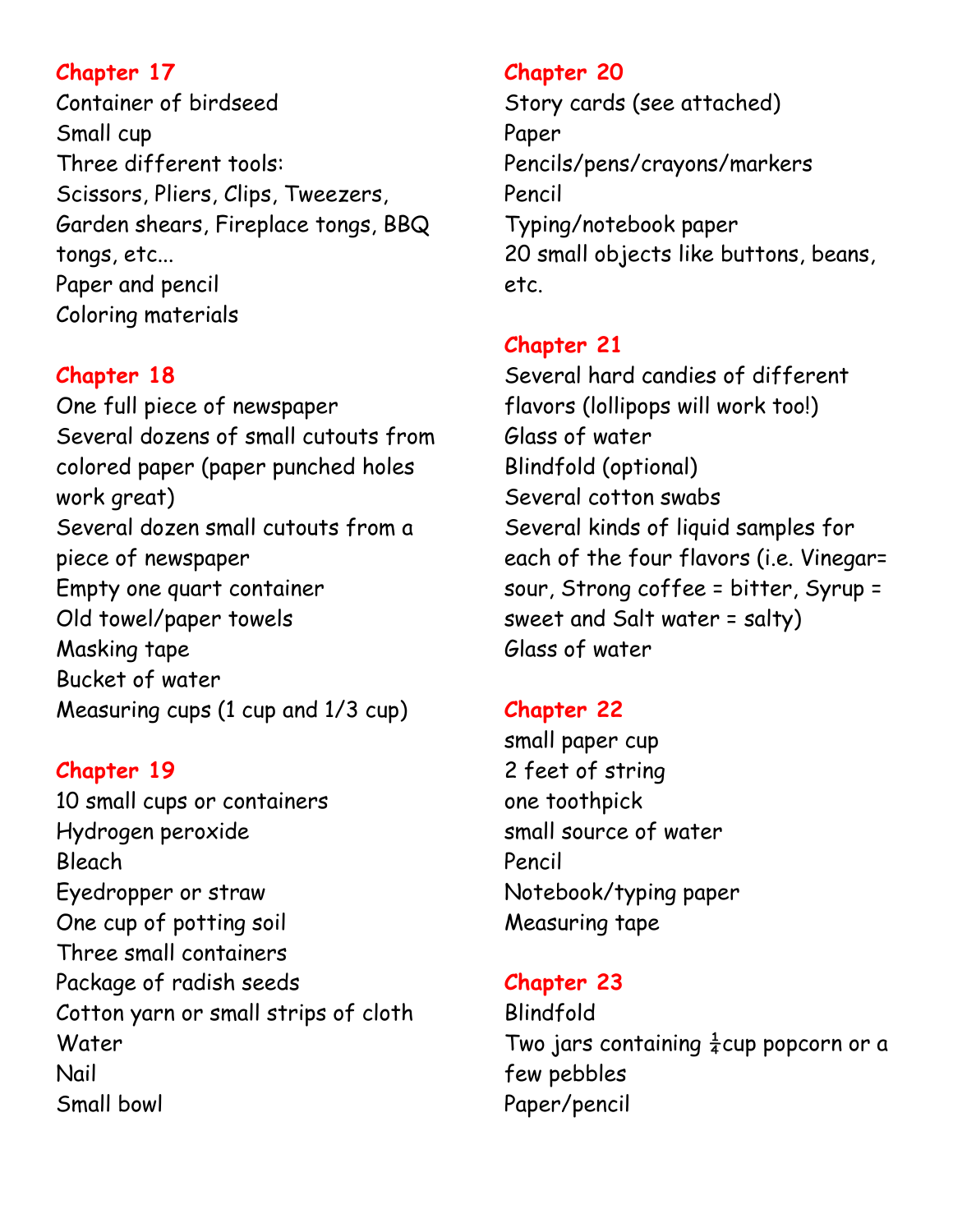Ten sets of paired cards with matching faces Clock or watch with second hand Paper and pencil Thesaurus (optional)

## **Chapter 25**

Two plastic rulers (the ones with three holes in them) Tape measure or another ruler One paper clip Two feet of string One metal brad Clear tape Measuring tape Clock with second hand

## **Chapter 26**

Five soda bottles with screw-on lids Electrical tape Two large clips (called "bulldog clips" you can find in an office supply store) Two plastic funnels Two pieces of (each  $1\frac{1}{2}$  feet long) of clear plastic tubing Two pieces of 4" clear plastic tubing Red and blue food coloring Masking or duct tape Modeling clay or bubble gum Two balloons Two rubber bands One small strip of wood( $1/4$ "  $\times$  4-6") One drinking straw Glue

### **Chapter 27**

Light corn syrup Unflavored gelatin Measuring cup Water Stove/microwave Cornstarch Water Two drinking glasses or coffee mugs Sandwich baggie Twist tie (from a bread sack) Iodine

## **Chapter 28**

Whole milk Water Shallow dish or pie pan Food coloring Liquid dish or hand soap Cotton swabs Paper towels Measuring cups/spoons Bowl of water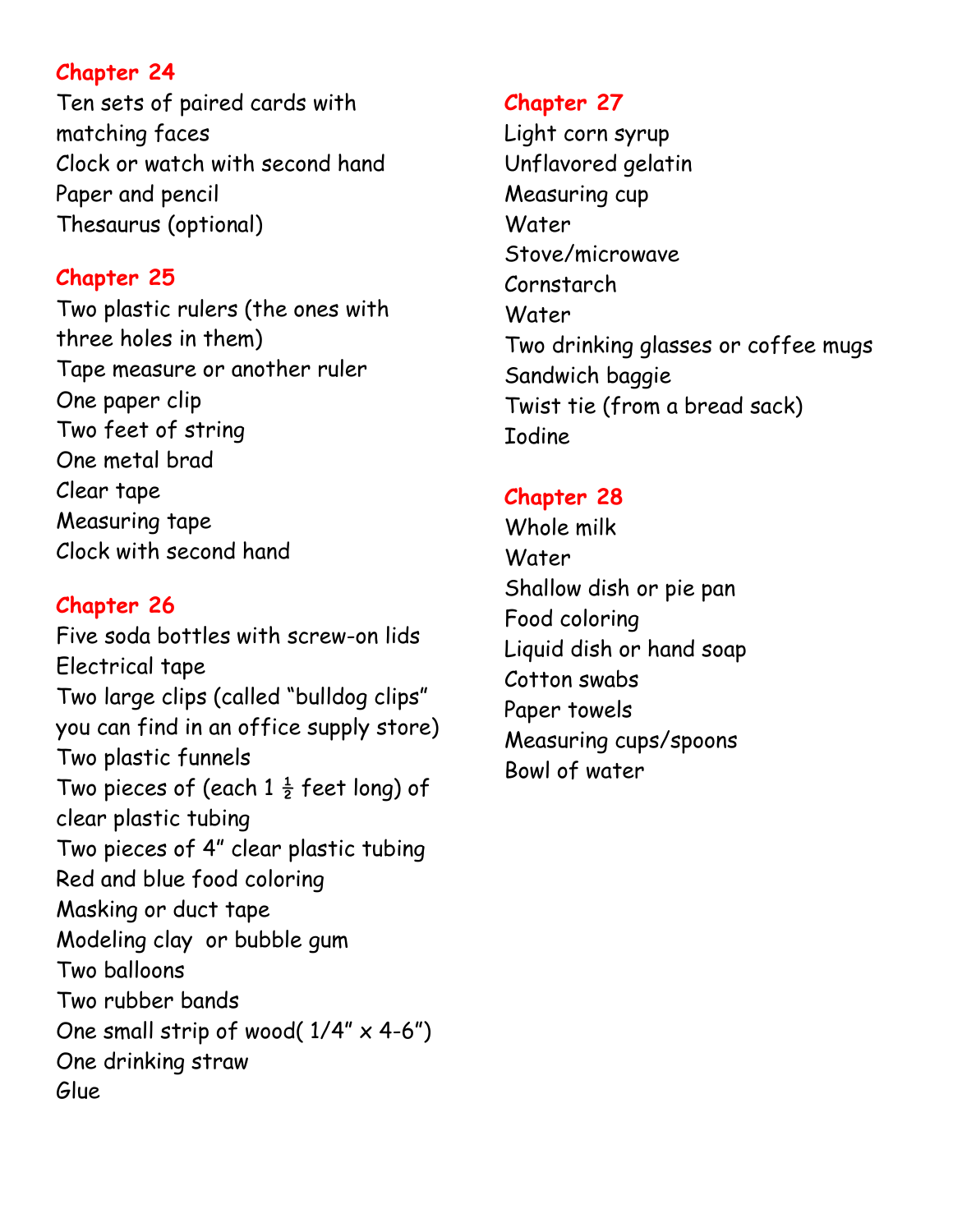Package of flavored gelatin (lightcolored flavors work best) Knox gelatin Plastic cup/container to hold the gelatin Various edible candies to represent organelles (i.e. fruit roll ups, cake sprinkles, hot tamales, chocolate covered raisins, gumball, etc.) Plate Knife Spoon Tea bags Paper towels Water Container to water Measuring tape

#### **Chapter 30**

Popsicle sticks/glue **or**  gumdrops/toothpicks **or**  clay/toothpicks **or** some kind of construction toys Banana Salt Warm water Blender Liquid soap Toothpicks Strainer Glass jar Rubbing alcohol

#### **Chapter 31**

Small shrub, tree or houseplant Aluminum foil or Cardboard Paperclips **Scissors** Several oranges (other citrus fruit will do as well) Container of water (large enough to hold the orange) Knife (optional)

#### **Chapter 32**

Cardboard sheet (5"x36") Fishing line Duct tape **Scissors** Several different items chosen by the child Organelle review sheet (see attached) Paper and pencil **Chapter 33** Any brown soft drink (cola, root beer, etc…) Water Two Raw or hard-boiled eggs Two Drinking glasses Mouthwash with fluoride Two Eggs Two Drinking glasses Vinegar Water